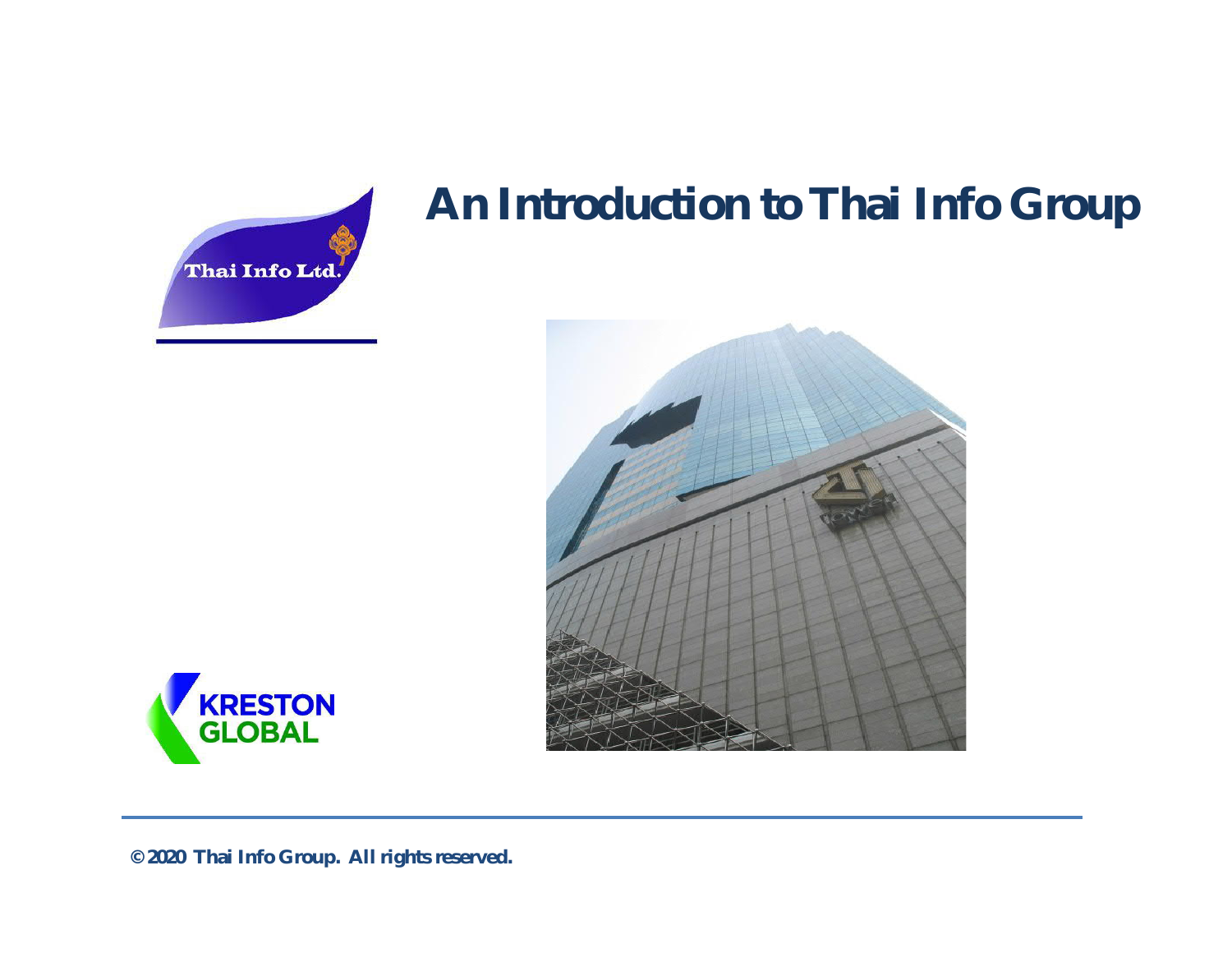## **About Us**



**Thai Info Group** is a group of companies who offers a range of professional services in audit and accountancy.

Our clients range from large corporations to small and medium-sized enterprises representing many types of business and industry.

Our key personnel has over 20 years of experience with the Big-4 audit firms in providing audit and advisory services. They are university graduates, many of whom have earned the Master's degrees in their areas of concentration (e.g. MBA, MS, MIS, and MBE).

Some of our staff are Certified Public Accountants (CPAs), and/or Certified Internal Auditors (CIAs).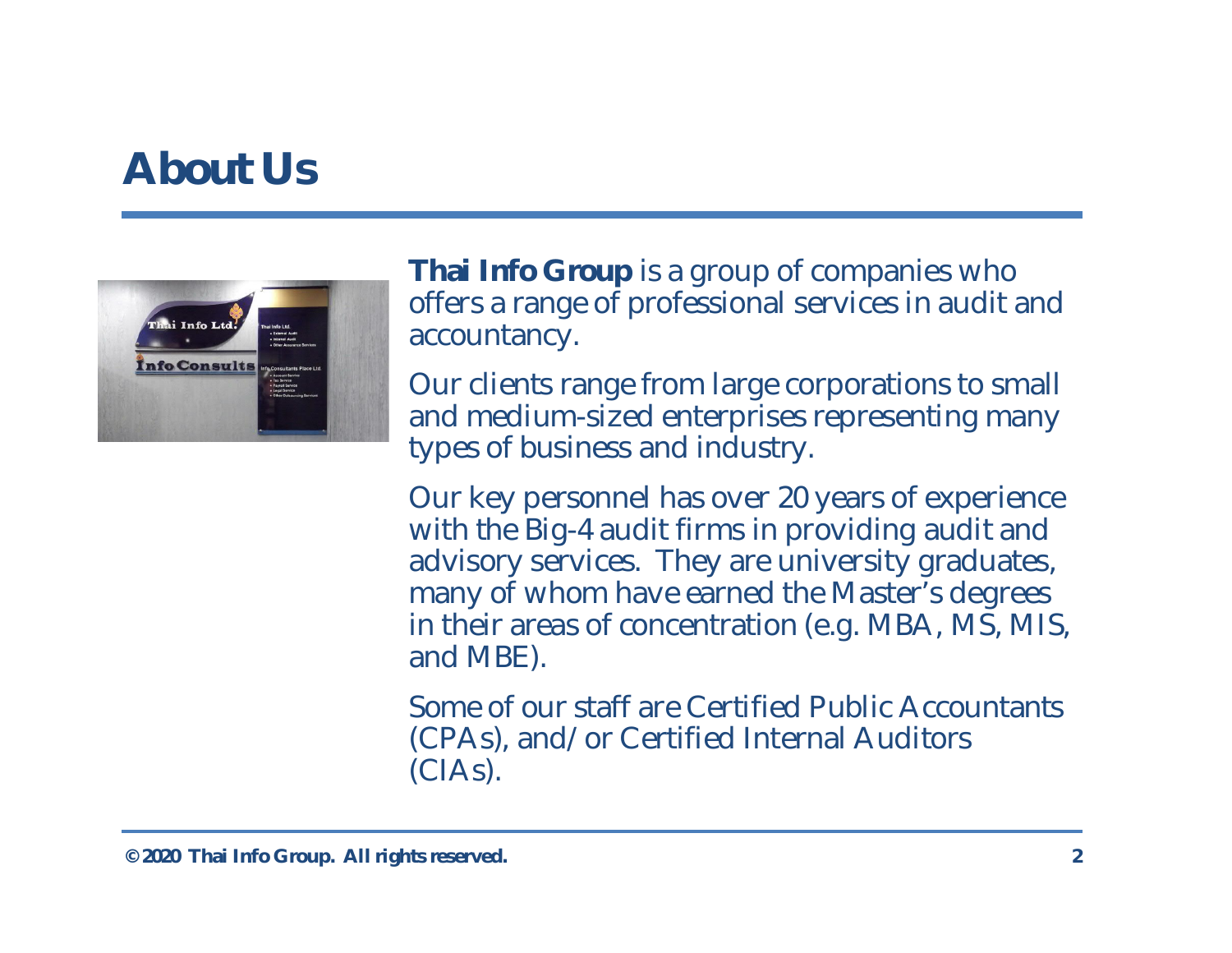## **About Us (Cont'd)**

We understand that business environment today is complex and ever challenging. Thus, we offer customized services that are highly integrated across the disciplines of assurance and consulting services – leading to comprehensive strategies to meet your business challenges.

Our range of professional services includes:

- Audit & Assurance Services
- Outsourcing Services
- Corporate & Secretarial Services

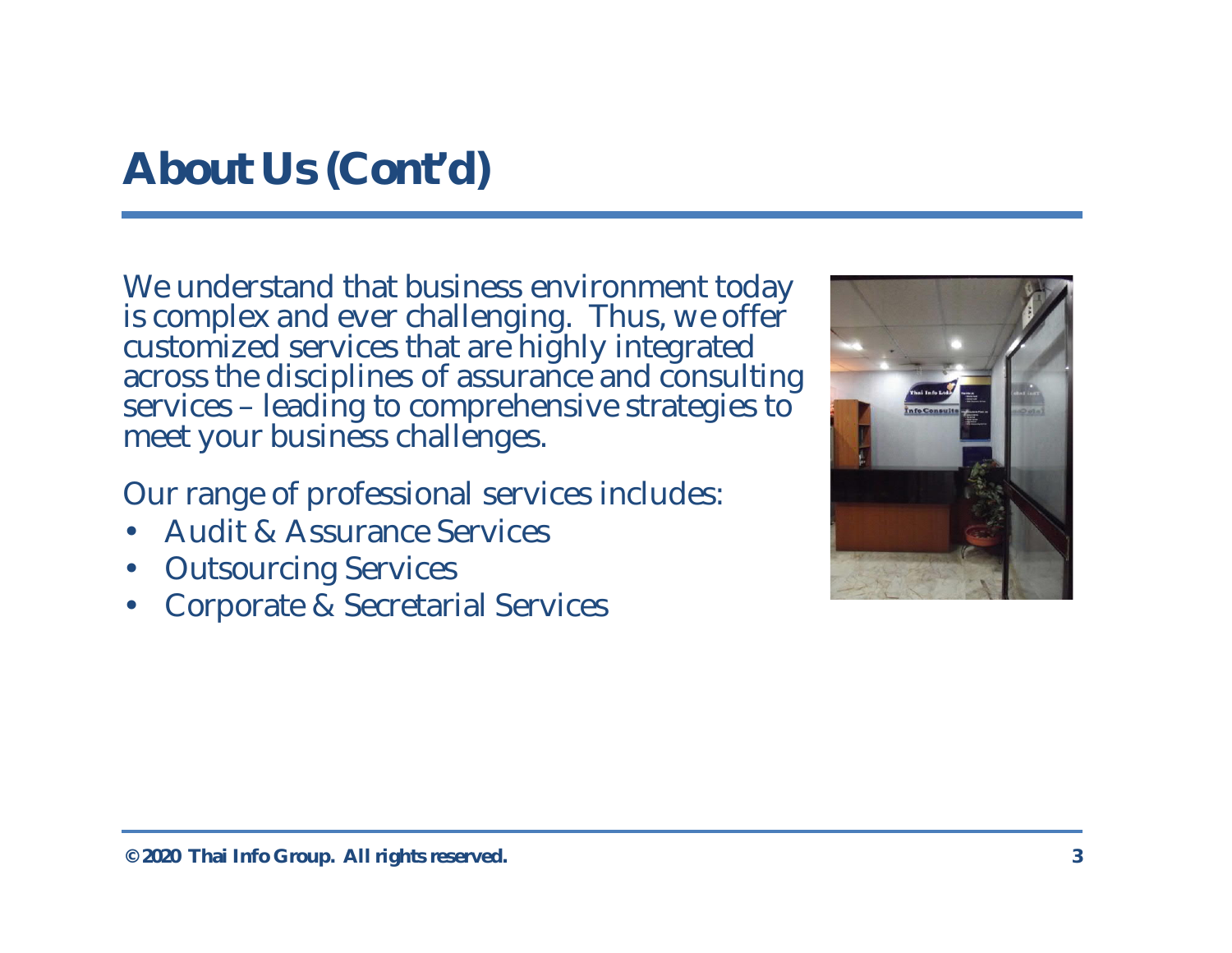## **About Us (Cont'd)**



• **Thai Info Ltd.** – this member firm provides audit & assurance services to the clients. The services provide the clients with an independent assurance on the business entity's accountability based upon either accounting or auditing standards of Thailand or International as applicable.

The details of our professional services can be summarized and presented in the next pages.

**<sup>© 2020</sup> Thai Info Group. All rights reserved. 4**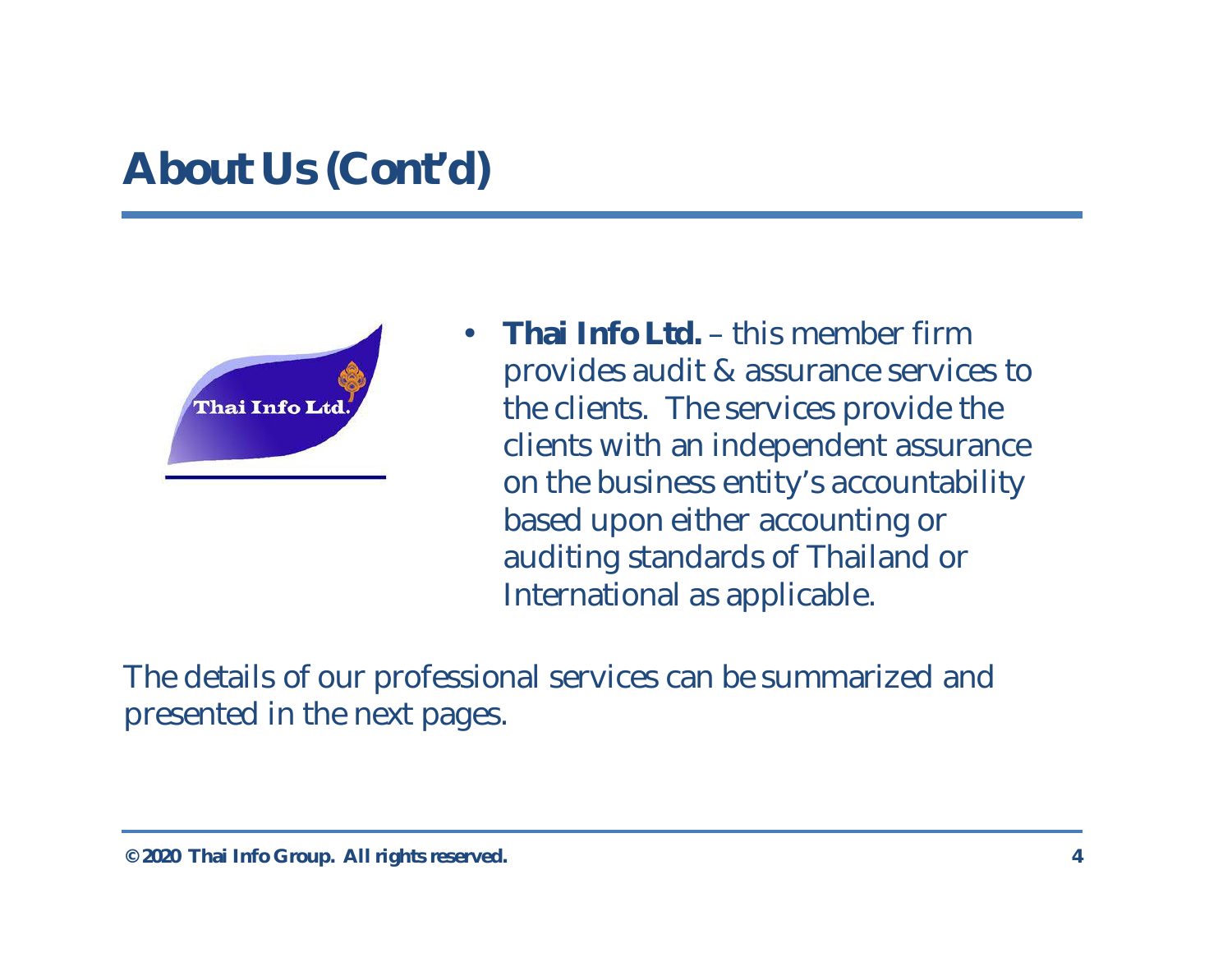## **Our Services**

### **Audit & Assurance Services (AAS)**

- Audits of Financial Statements
- Reviews of Financial Statements
- Enterprise Internal Controls Reviews
- Due Diligence and Agree-upon procedure engagements
- Regulatory Compliance Reviews
- **Internal Audits**



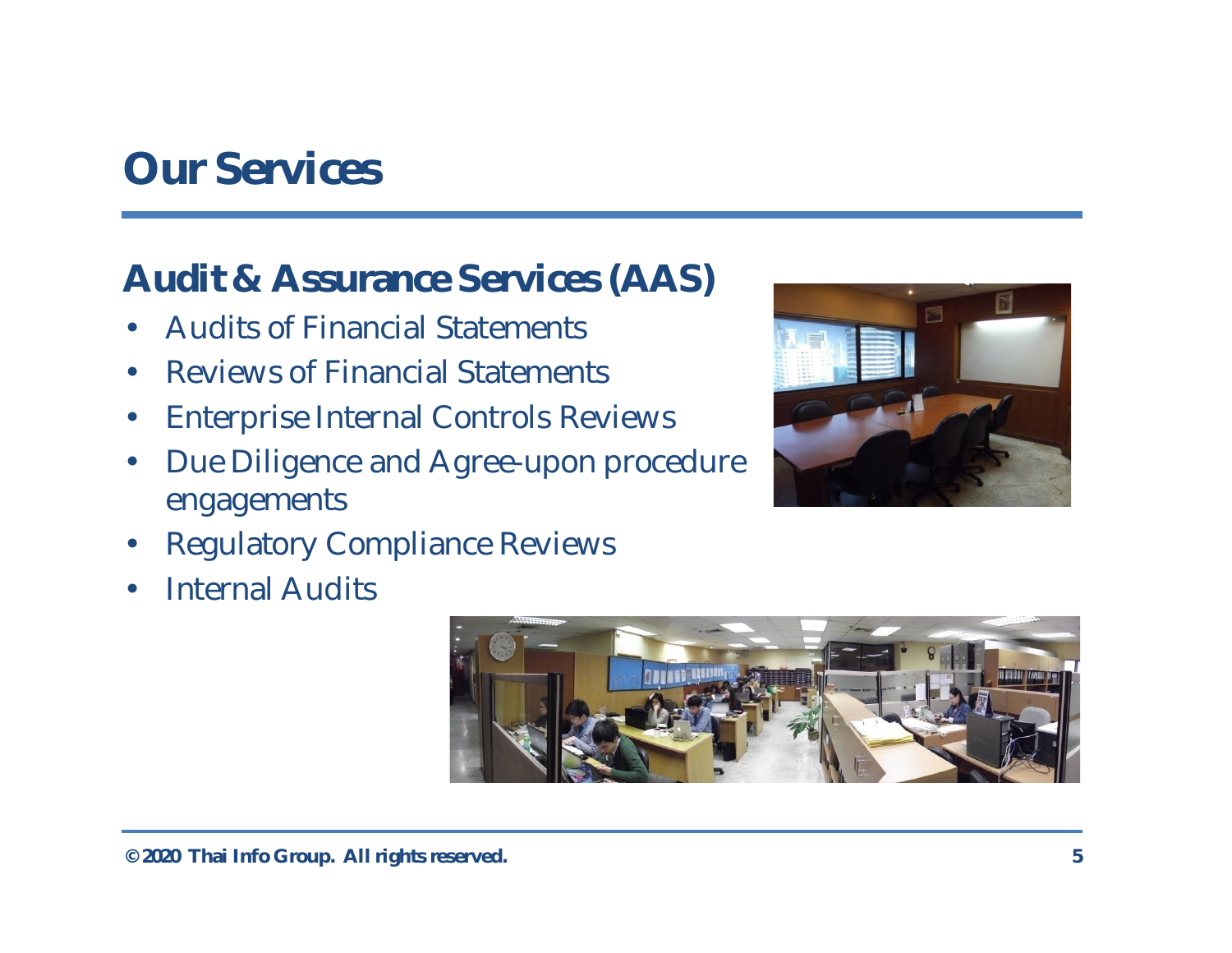**Outsourcing Services (OS)**

- Payroll Service
- Bookkeeping Service
- Accounting Advisory
- Preparation/Compilation of Financial Statements
- Regulatory Filing Services

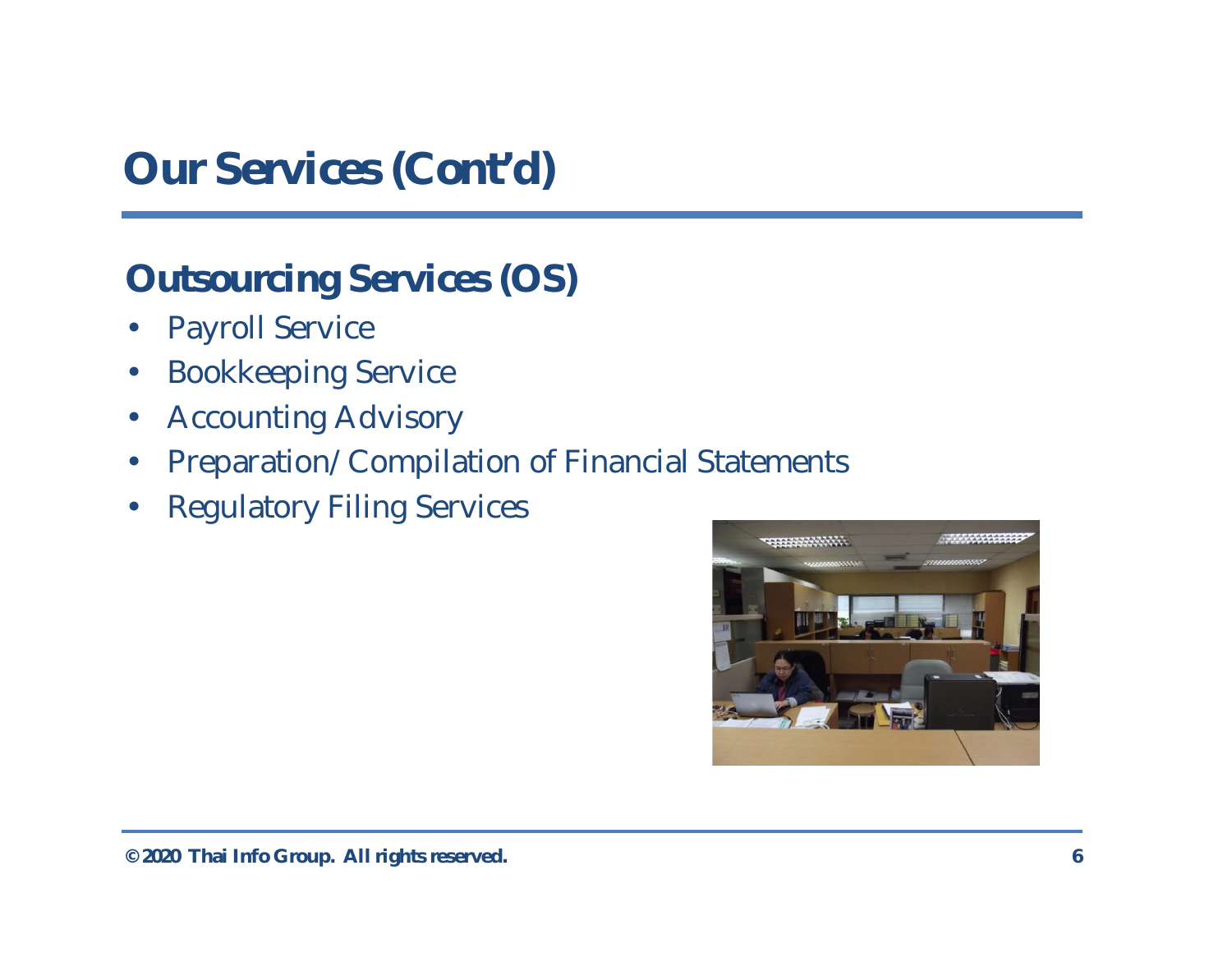

**Corporate & Secretarial Services (CSS)**

- Company Incorporation
- Representative and Regional Office Registration
- Branch Registration
- Trade Mark Registration
- Corporate Secretarial
- Work Permits and Visas Application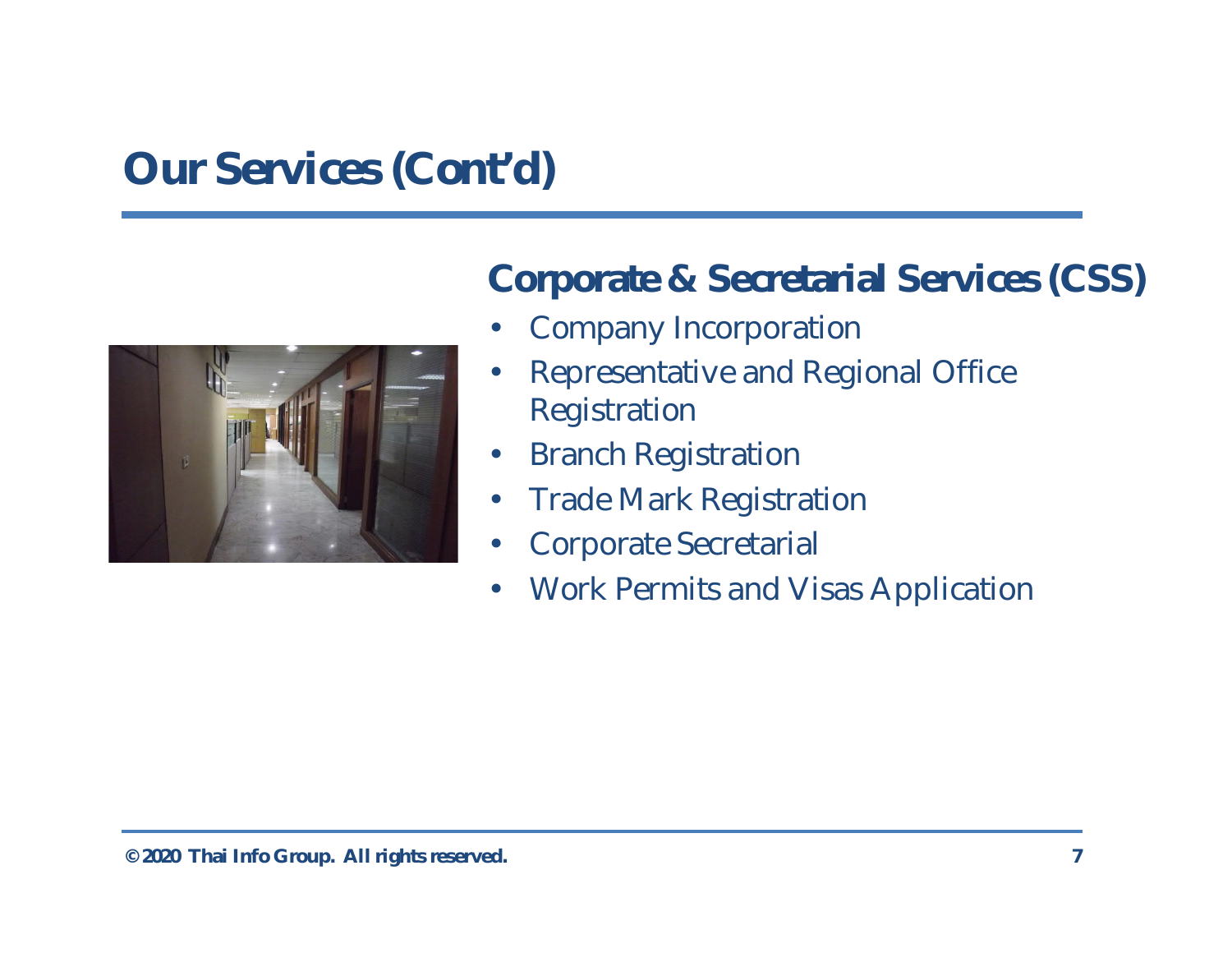#### **Professional Practice Advisory Service (PPAS)**

We, **Thai Info Group**, understand that accounting professions environment today is challenging, i.e. complex and rapid changes in auditing and accounting standards, business expansion of multination corporations in Thailand, resource constraints, non-proficient foreign languages communication. Thus, audit and accounting firms, particular local firms, need to prepare themselves for managing these challenges.

**"Our aim is to turn our cumulative auditing & accounting knowledge, and our understanding of professional practices into value."**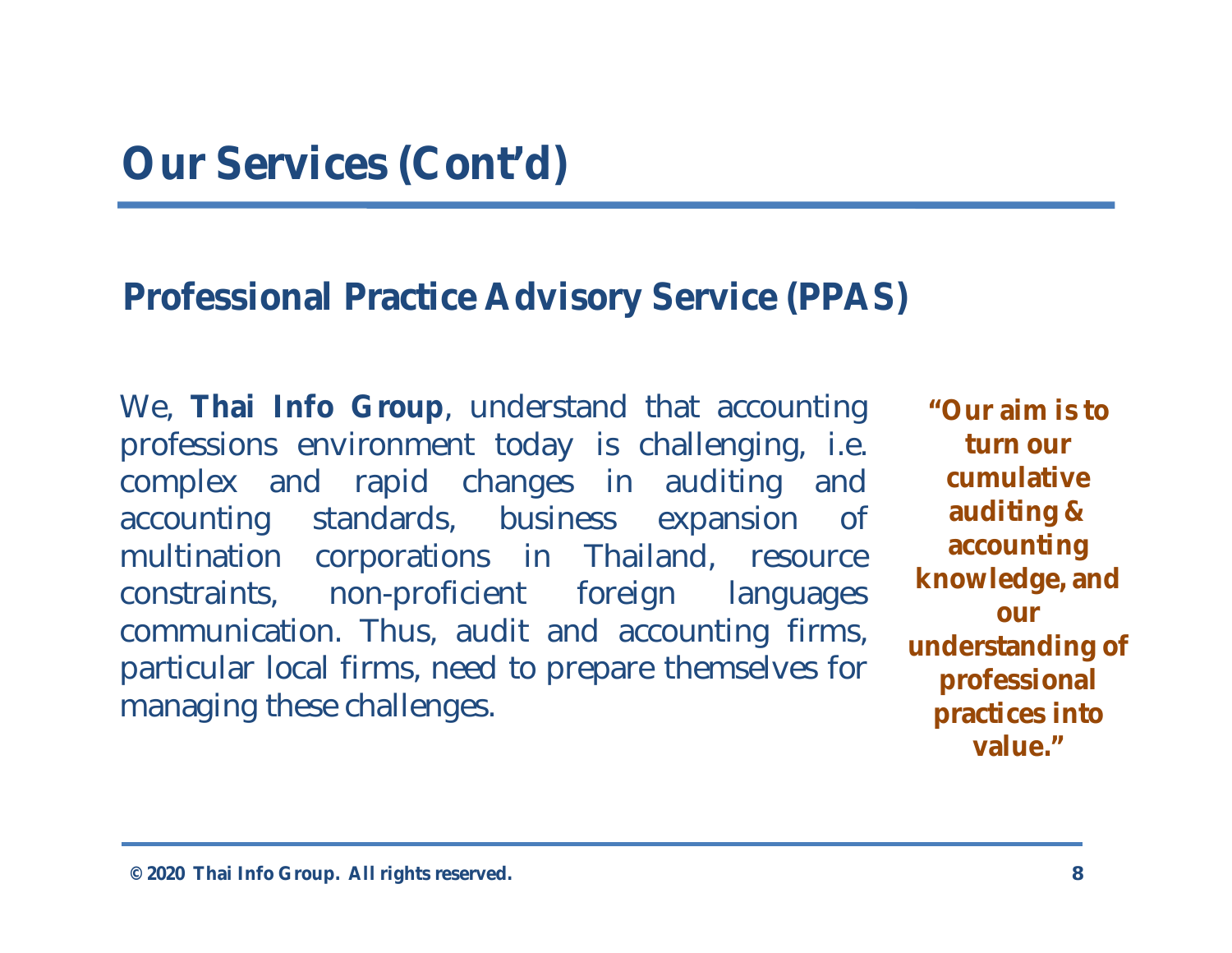

**Professional Practice Advisory Service (PPAS)**

With our more than 20 years experience as a member of the Big-5 audit network in providing audit and accounting advisory services, we have developed a special service, Professional Practice Advisory Service ("PPAS"), that is highly integrated across the discipline of audit and accounting advisory services – leading to comprehensive strategies to meet your professional/business challenges. Our PPAS can provide and/or suggest practical ways of delivering business and improving professional practices.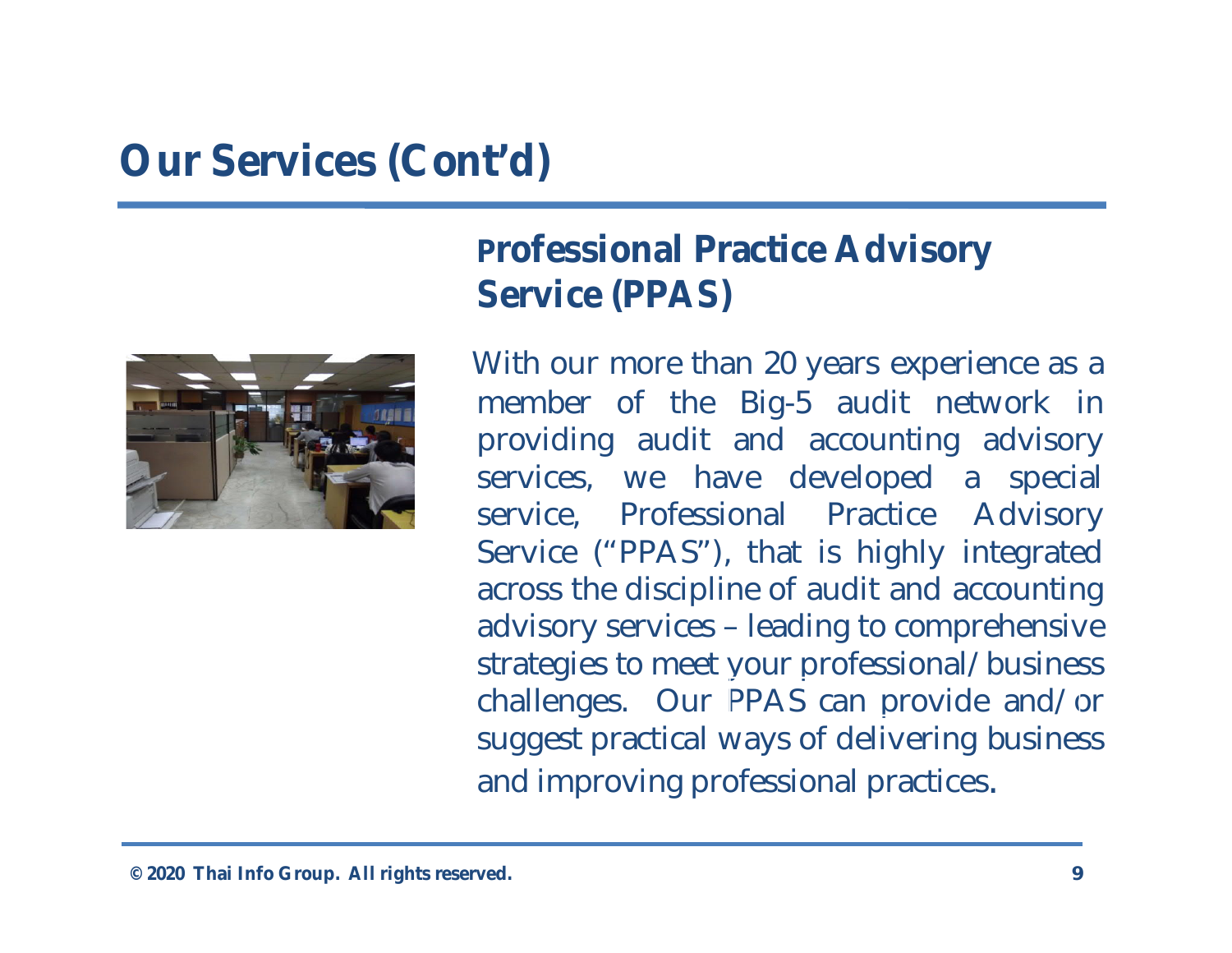**Professional Practice Advisory Service (PPAS)**

**Our range of PPAS includes:**

- § Coordinating with overseas clients on accounting and auditing engagements.
- Participating and/or presenting the report in the meeting related to accounting and auditing fields.
- Providing recommendations for improvement of the report related to accounting and auditing fields.
- Interpreting the conversation in English in the meeting related to accounting and auditing fields.

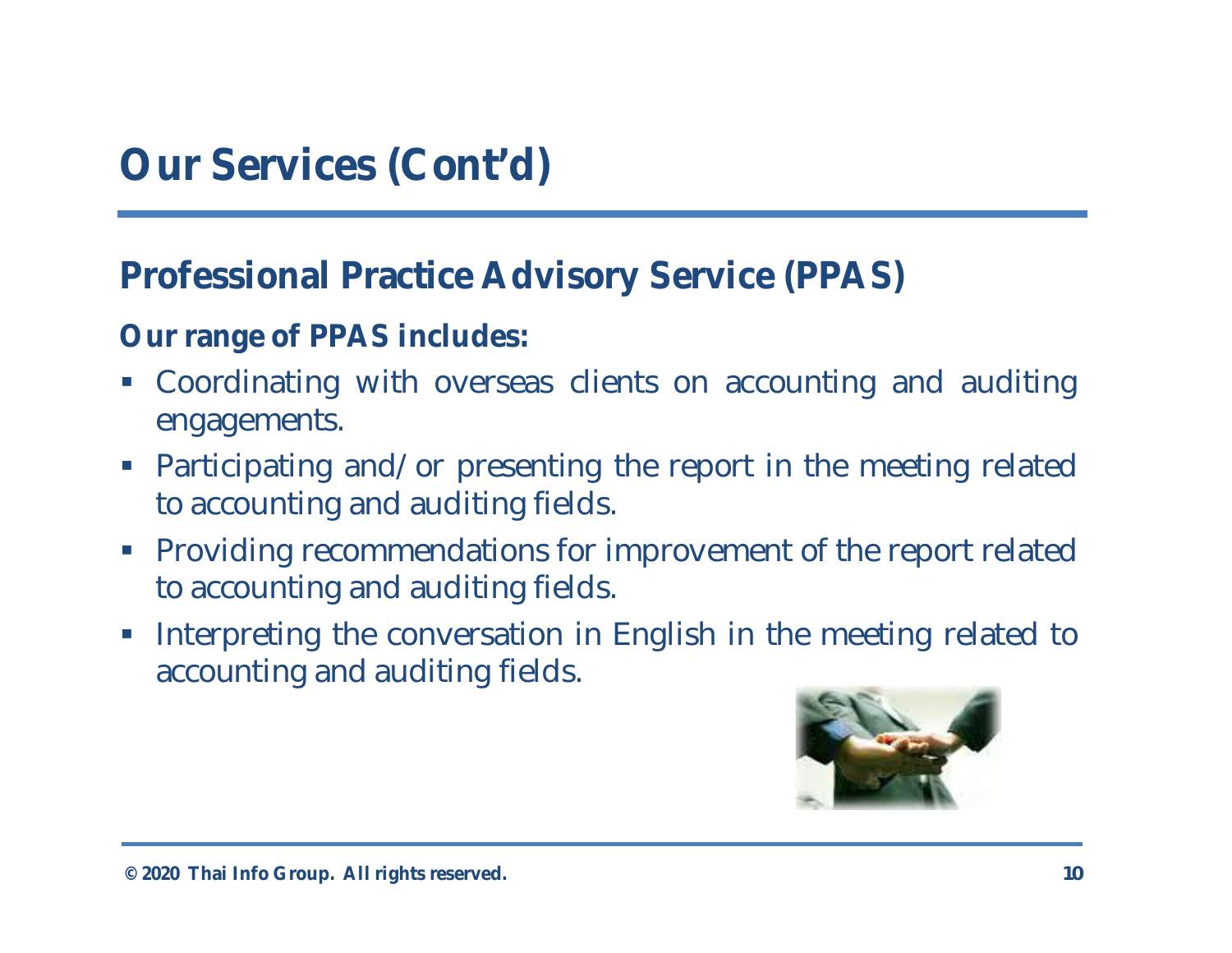

**Professional Practice Advisory Service (PPAS)**

- § Translating accounting and auditing reports/memos into English.
- § Arranging in-house trainings for the accounting and auditing staff.
- Making a research and providing the professional opinion related to accounting and auditing standards (both Thai and International standards).
- Providing consultation on the issues related to the practical accounting and auditing fields.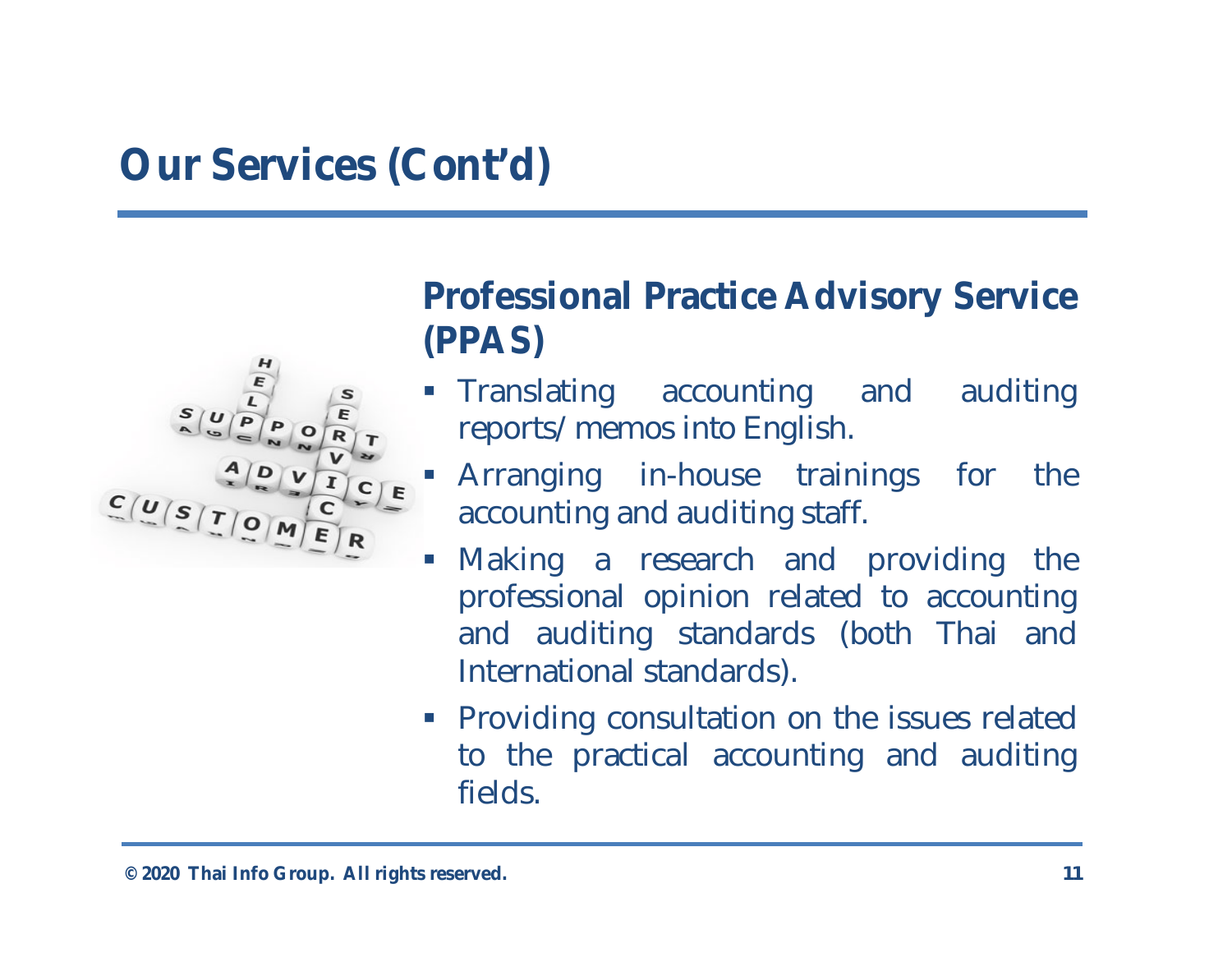## **Firm Information**

### **Part A: Firm Profile**

| Firm Name                   | Thai Info Group ("Thai Info Ltd.")               |
|-----------------------------|--------------------------------------------------|
| Website:                    | www.thaiinf.com                                  |
| <b>Organization Type</b>    | <b>Audit and accounting Firm</b>                 |
| <b>Year Founded</b>         | 1995                                             |
| <b>Primary Contact Name</b> | Name: Mr. Boonsri Techavarutama - Senior Partner |
|                             | Email: boonsri@thaiinf.com                       |
|                             | Telephone: +662 261 1252, +662 261 1254 - 5      |
|                             | Mobile: +669 7446 5469                           |

**© 2020 Thai Info Group. All rights reserved. 12**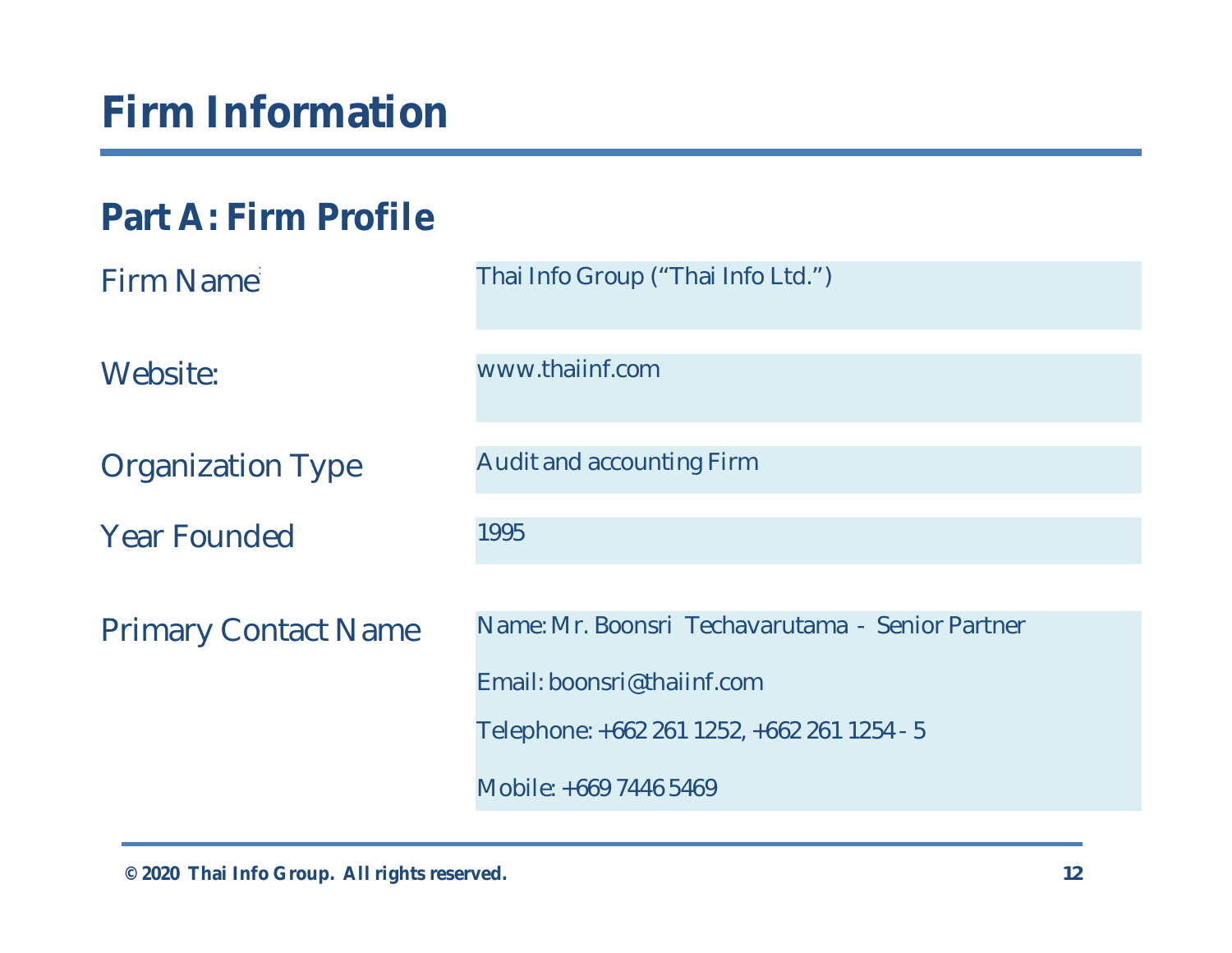Secondary Contact Name Name: Ms. Thittraporn Klinklao - Senior Partner Email: thaittra@thaiinf.com

Telephone: +662 261 1252, +662 261 1254 - 5

Mobile: +669 0971 9511

### **Part B: Service Profile and Marketplace**

Professional services Thai Info Ltd. – provides audit & assurance services, and provides a full range of outsourcing services, and corporate & secretarial services.

**© 2020 Thai Info Group. All rights reserved. 13**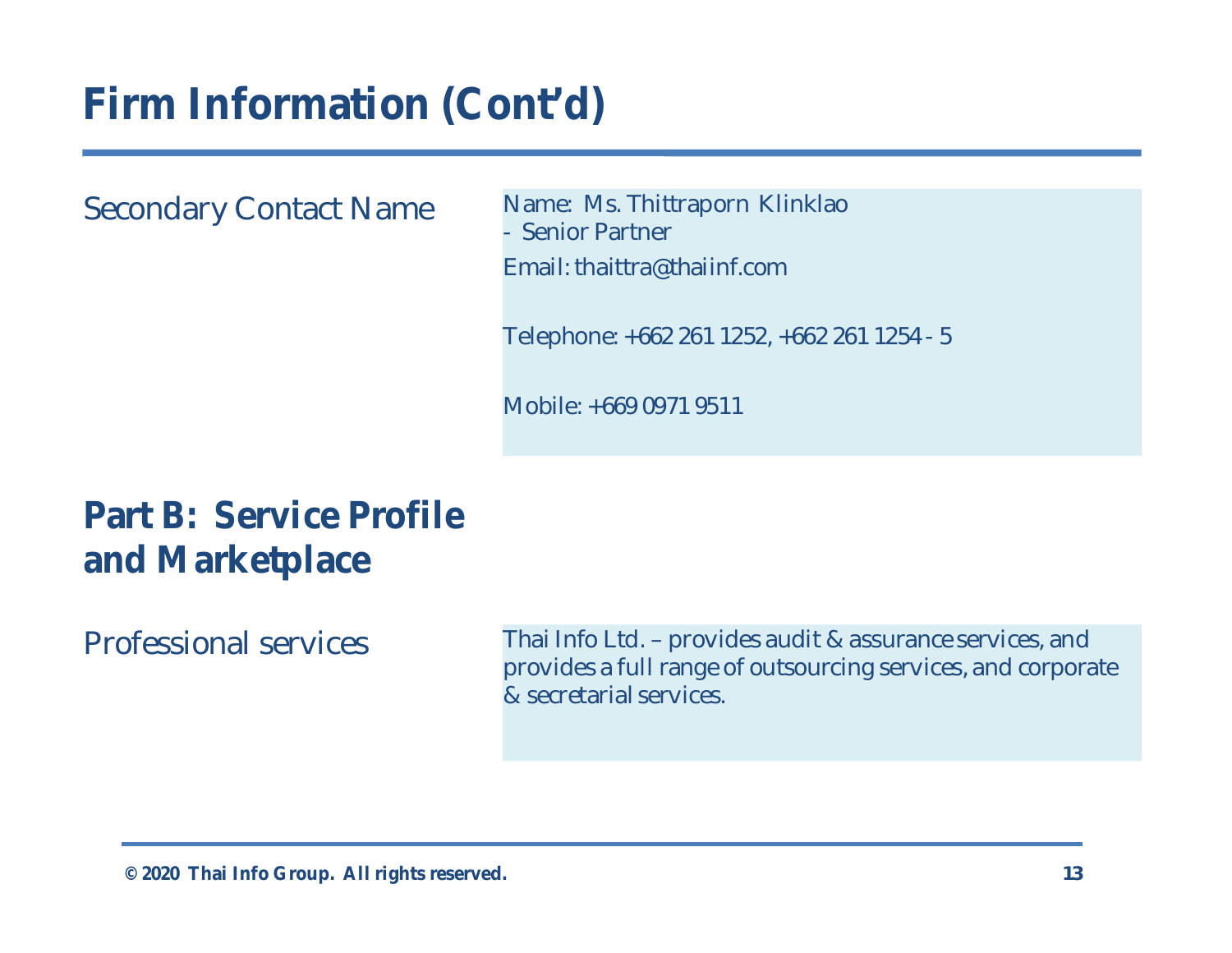Breakdown of revenues (%) for the top 3 services provided

Sectors of services provide (breakdown of revenues (%) for each

| Thai Info Ltd                    |     |
|----------------------------------|-----|
| - Auditing & Assurance Services  | 75% |
| <b>Outsourcing Services</b>      | 20% |
| Corporate & Secretarial Services | 5%  |
|                                  |     |
| a) Manufacturing and Sales       | 36% |
| b) Trading                       | 23% |
| c) Services                      | 17% |
| d) Sales and Services            | 16% |
| d) International school          | 6%  |
| e) Investment in other company   | 2%  |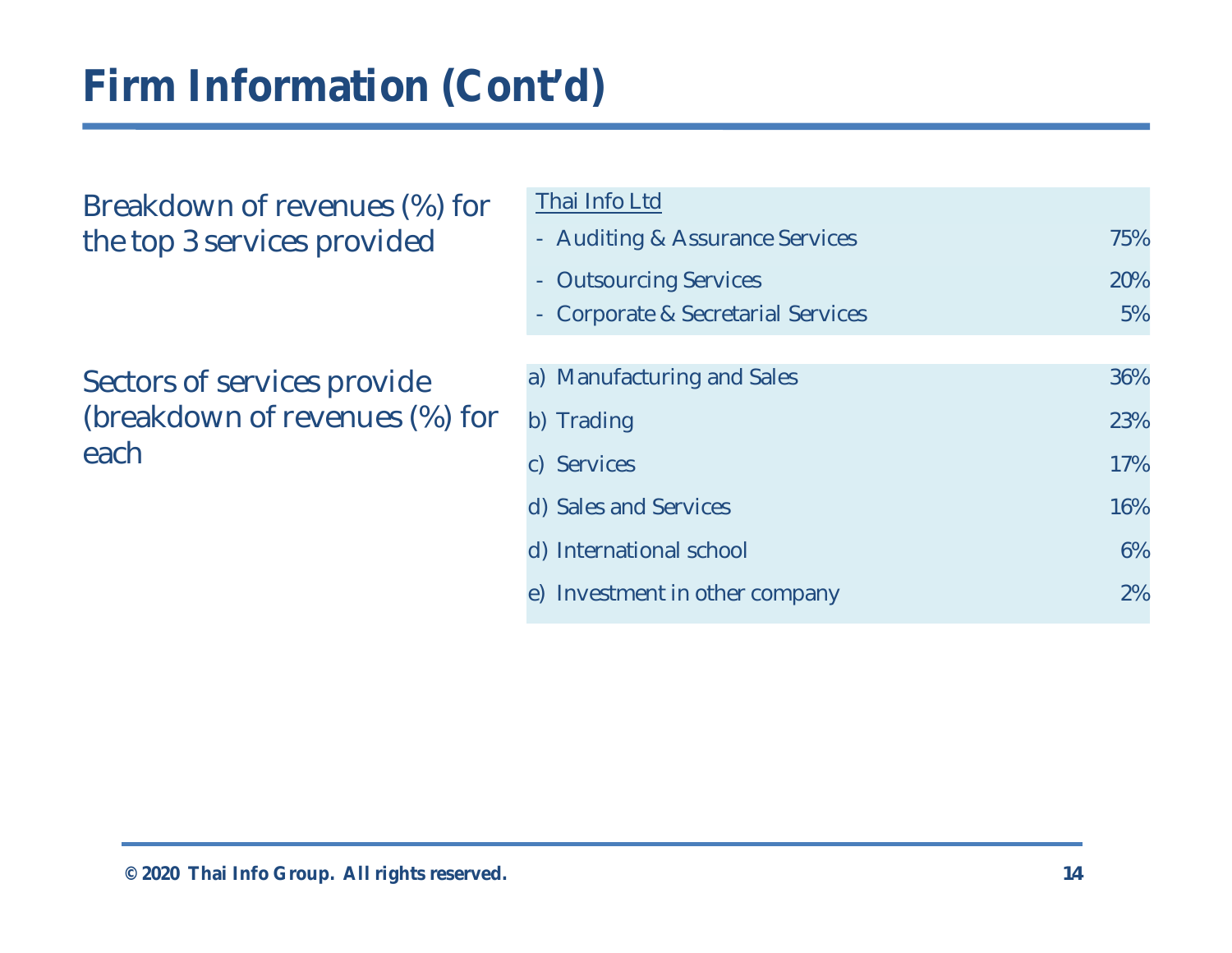| Industry specialty        |    | Manufacturing, Trading, Servicing, International School /<br>University, Hotel, Construction, and Insurance business   |
|---------------------------|----|------------------------------------------------------------------------------------------------------------------------|
|                           |    |                                                                                                                        |
| List of principal clients | 1) | Thai San Miguel Liquor Co., Ltd. (manufacturing and<br>selling alcohol beverage with assets size at US\$60<br>million) |
|                           | 2) | Weber Marking Systems (Thailand) Ltd. (manufacture<br>of printing matter with assets size at US\$ 10 million)          |
|                           | 3) | PAL Everts Co., Ltd. (distribution of automotive spare<br>parts with assets size at US\$ 2 million)                    |
|                           | 4) | SAS Software (Thailand) Co., Ltd. (software support<br>business)                                                       |
|                           |    | 5) St. Andrews International school. (International school)                                                            |
|                           | 6) | Bandara Group (Hotel & Resorts and Hotel<br>Management with assets size at US\$45 million)                             |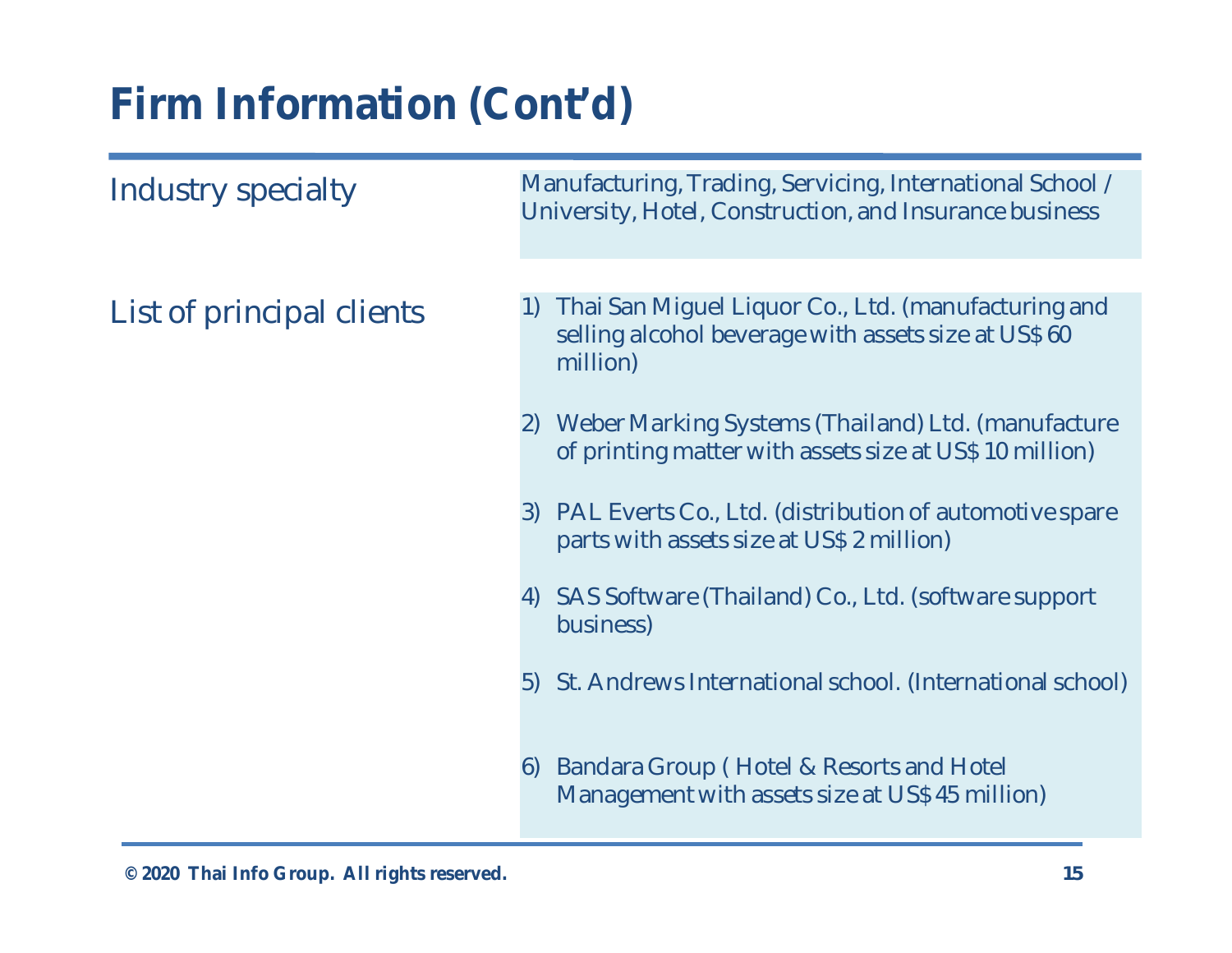| List of our<br><b>Ex-clients</b> | <b>Name</b>                          | <b>Industry Sector</b>                          | <b>Total Assets</b><br>(USD: Million) |
|----------------------------------|--------------------------------------|-------------------------------------------------|---------------------------------------|
|                                  | Thai Obayashi Corp., Ltd.            | Construction                                    | 324                                   |
|                                  | Siam Sempermed Corp., Ltd.           | Manufacturing of rubber<br>hand gloves          | 233                                   |
|                                  | Dhipaya Life Assurance Plc.          | Life Insurance                                  | 192                                   |
|                                  | Thai Setakij Insurance Plc.          | Non-Life Insurance                              | 176                                   |
|                                  | Italthai Industrial Co., Ltd.        | <b>Trading</b>                                  | 135                                   |
|                                  | Euromill Hotel (Novotel) Co., Ltd.   | Hotel                                           | 17                                    |
|                                  | Premium Tobacco (Thailand) Co., Ltd. | Manufacturing of raw<br>tobacco                 | 15                                    |
|                                  | Touchwood Forestry Co., Ltd.         | Plantation management<br>of agarwood and bamboo | 8                                     |
|                                  | Teradata (Thailand) Co., Ltd.        | Servicing                                       | 5                                     |
|                                  | <b>Webster University</b>            | <b>International University</b>                 | $\overline{4}$                        |

**© 2020 Thai Info Group. All rights reserved. 16**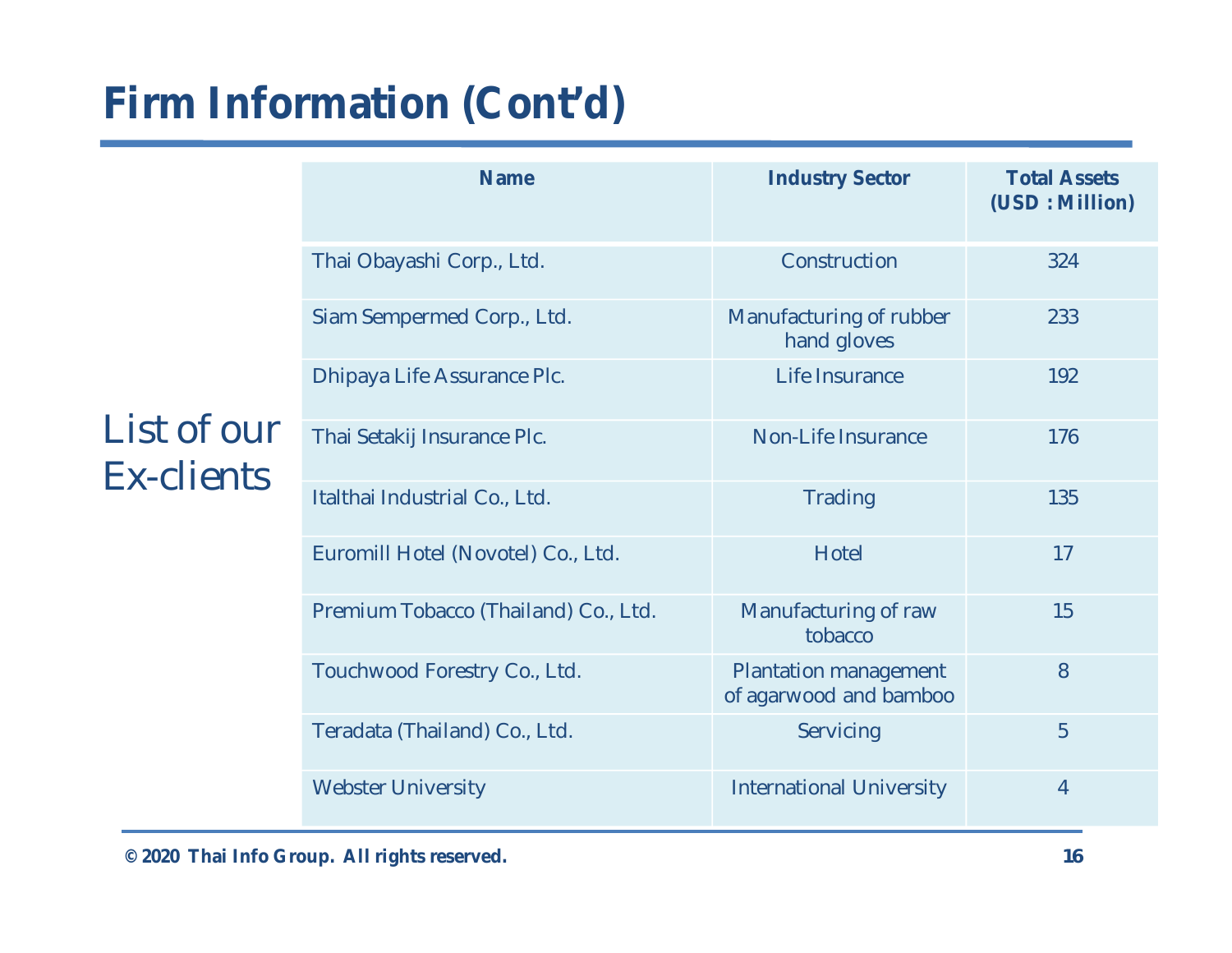|                                                                           | Project name                                                              | Details of project                                                                                                                                                                                                                                                                                                                                                                                                                         |
|---------------------------------------------------------------------------|---------------------------------------------------------------------------|--------------------------------------------------------------------------------------------------------------------------------------------------------------------------------------------------------------------------------------------------------------------------------------------------------------------------------------------------------------------------------------------------------------------------------------------|
|                                                                           | <b>Thailand GEF Chiang Mai</b><br>Sustainable Urban Transport<br>Project  | project was approved by the GEF CEO for pipeline entry. It is a<br>medium-sized project, with an indicative amount of GEF grant of US<br>Dollar 729,630 and Agency fee of US Dollar 72,963 for the project cycle<br>management services by the World Bank (acting as implementing<br>Agency for the Global Environment Facility (GEF)).                                                                                                    |
| List of our Ex-Engagement<br>with International<br><b>Assistance Fund</b> | Oxfam Hong Kong - Laos<br><b>Office</b>                                   | Oxfam is a non-profit, non-governmental organization It acts as a<br>development and relief agency with the objective of relieving poverty,<br>distress and suffering. Oxfam Hong Kong in the Laos PDR ("the<br>Project") is the Project operating under the Permit issued by the Ministry<br>of Foreign Affairs, Department of International Organization with the<br>total amount incurred under the Agreement amounted to US\$ 296,944. |
|                                                                           | Ockenden International -<br>Cambodia                                      | carried out the audit of accounts of operation of this non-governmental,<br>non-religious, non-political development organization to the accounting<br>records of "Food Security for Vulnerable Populations in Banteay<br>Meanchey Province, Cambodia" with total Contract budget of GBP<br>801,101.                                                                                                                                       |
|                                                                           | <b>International Copper</b><br><b>Association South East Asia</b><br>Ltd. | Report of Factual Finding on Financial Report and the European Union<br>Financial Grant Contract concerning the project " Promotion and<br>deployment of energy efficient air conditioners in ASEAN" with the<br>grant budget of EUR 2 million.                                                                                                                                                                                            |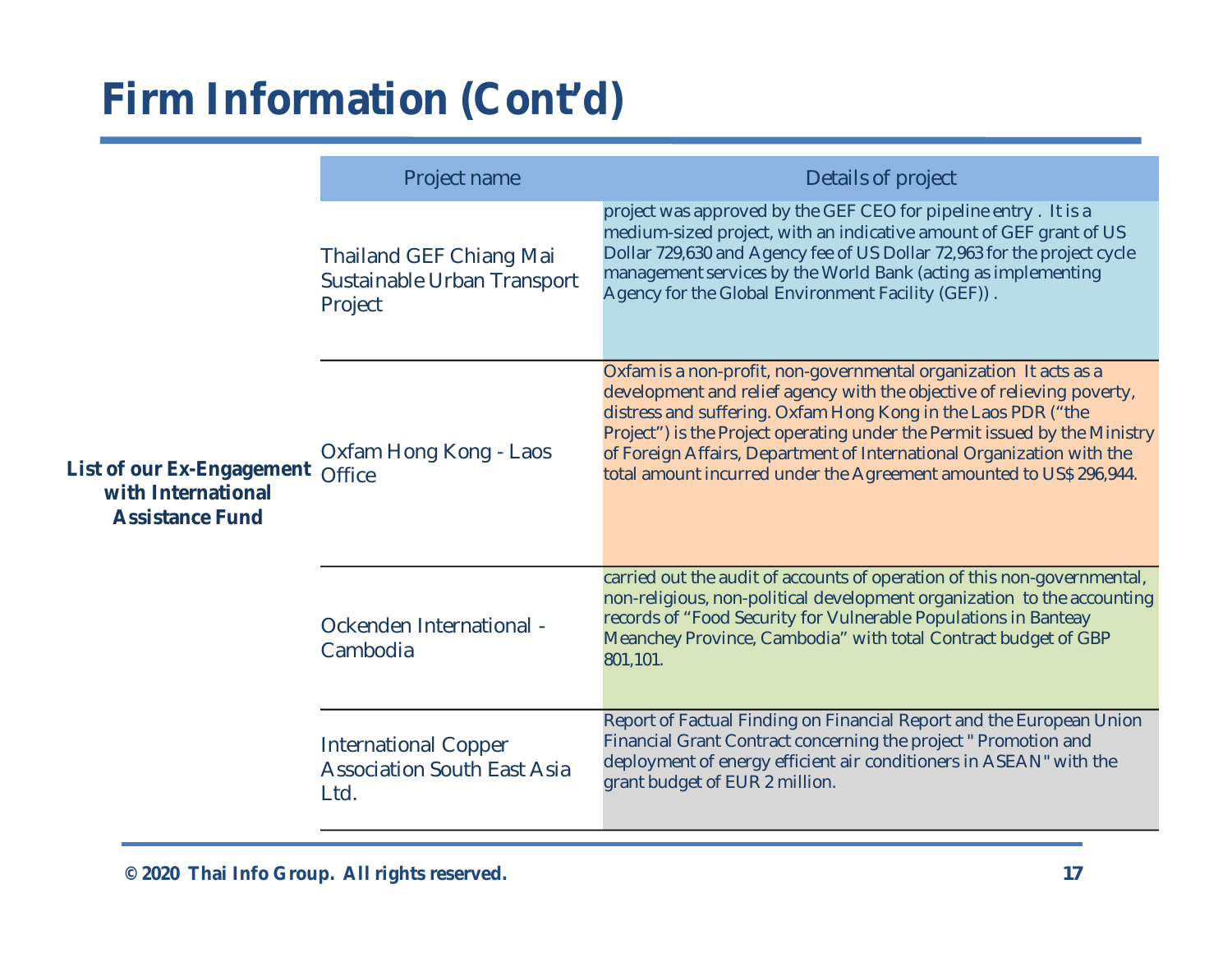### **Part C: Firm Personnel**

| <b>Total Staff</b>     | 33 members of staff                                                                                                                 |                                               |                                                                                                                                      |                                       |
|------------------------|-------------------------------------------------------------------------------------------------------------------------------------|-----------------------------------------------|--------------------------------------------------------------------------------------------------------------------------------------|---------------------------------------|
| Breakdown of<br>Staff: | Thai Info Ltd                                                                                                                       | Number:                                       | Info Consultants Place Ltd.                                                                                                          | Number:                               |
|                        | <b>Professional staff</b><br>- Equity Partners<br>- Non-Equity<br><b>Partners</b><br>- Managers<br>- Senior Staff<br>- Junior Staff | $\overline{2}$<br>$\overline{2}$<br><u>14</u> | <b>Professional staff</b><br>- Director<br>- Senior Staff<br>Finance/Admin/Personnel/<br>Purchasing<br>- Managers<br>- Asst. Manager | $\overline{2}$<br>$\overline{2}$<br>2 |
| Language               | <b>Thai and English</b>                                                                                                             | $\underline{20}$                              | - Senior Staff<br>- Junior Staff<br>- Messenger<br><b>Information Technology</b><br>- Director                                       | 3<br>13                               |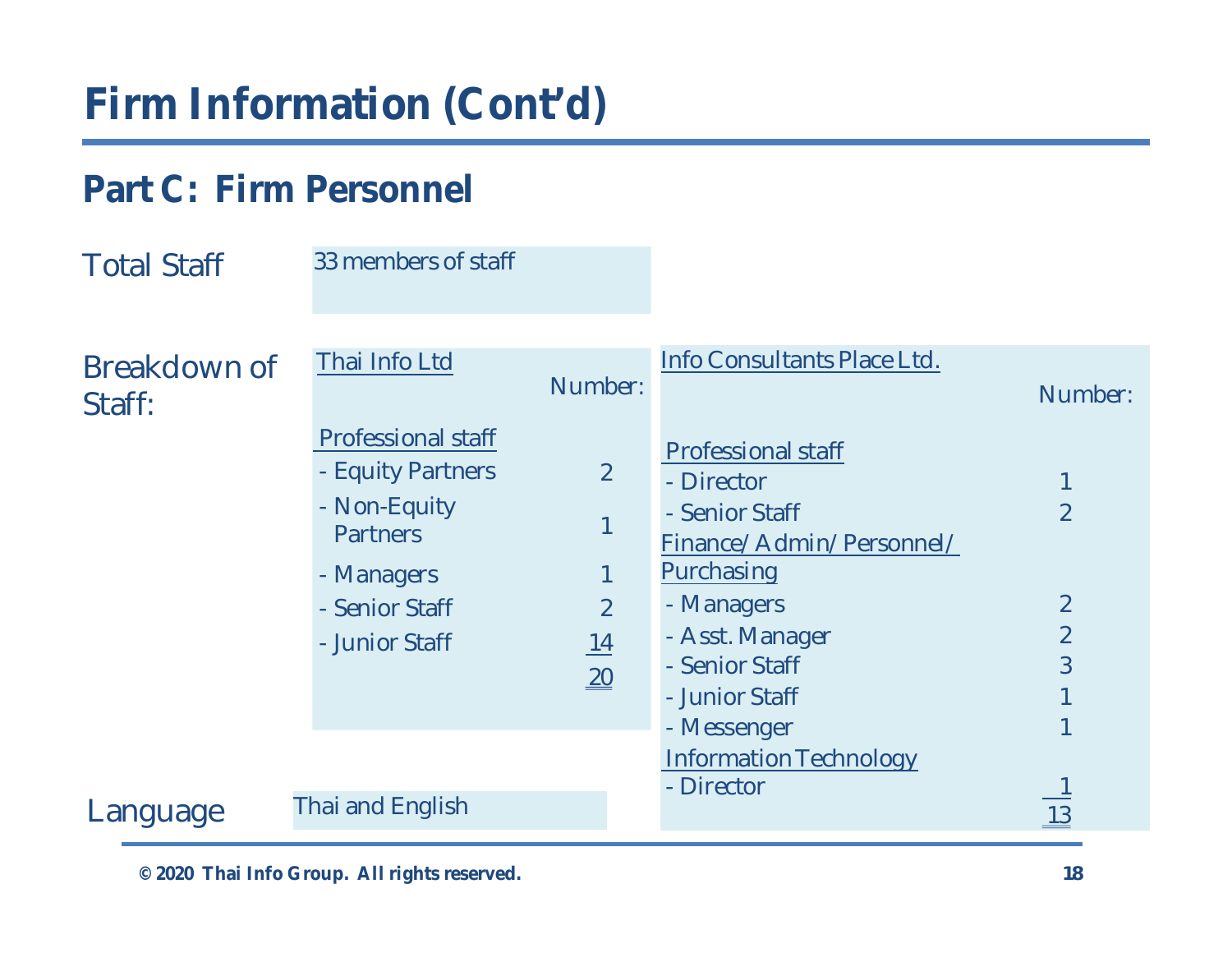### **Part D: Financial and Management Information**

| Form of organization:          | <b>Limited company</b>                 |                                                          |
|--------------------------------|----------------------------------------|----------------------------------------------------------|
| Average hourly billing rates : | Equity<br>Partners/Non-Equity Partners | $(EX. Rate: US$1=Bah132)$<br>Baht 11,000 or US\$344/hour |
|                                | <b>Directors</b>                       | Baht 8,800 or US\$275/hour                               |
|                                | <b>Managers</b>                        | Baht 5,500 or US\$172/hour                               |
|                                | <b>Assistant Manager</b>               | Baht 4,400 or US\$138/hour                               |
|                                | <b>Senior Staff</b>                    | Baht 2,800 or US\$ 88/hour                               |
|                                | <b>Junior Staff</b>                    | Baht 1,700 or US\$53/hour                                |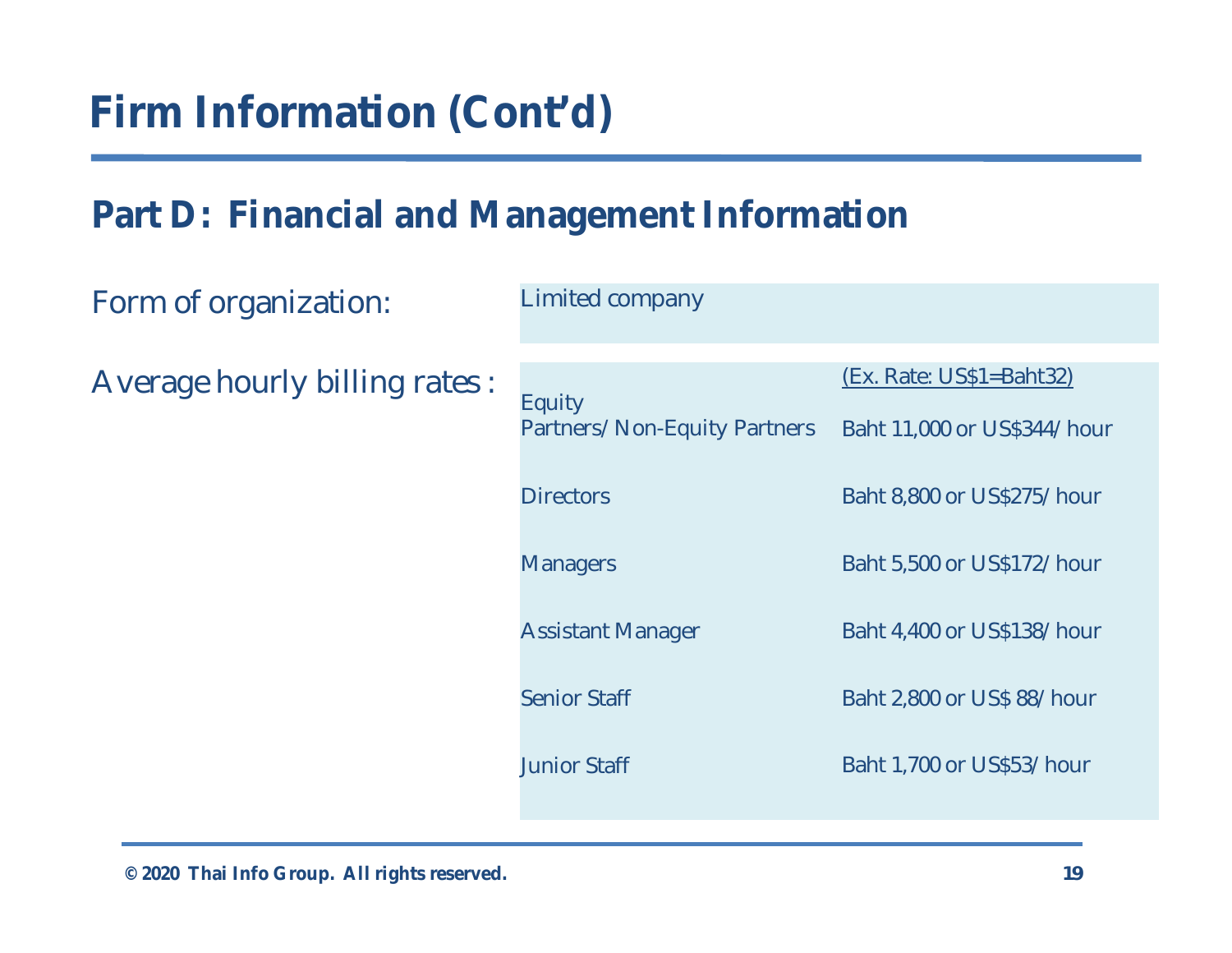### **Part E: General Information**

Brief history of the firm Thai Info Group of companies (formerly known as BDO Ltd. and BDO Consultants Ltd.) were established in 1995 as the member firms of BDO network (the 5th world ranking network). On 1 October 2014 the firms have been departed from being the member firms of BDO net work, and renamed to "Thai Info Ltd."

Brief Description of the firm's professional liability insurance coverage:

Insurance made under requirement of Federation of Accounting Profession of Thailand using Bank fixed deposit amount equal to 3% of the higher of share capital or firm turnover.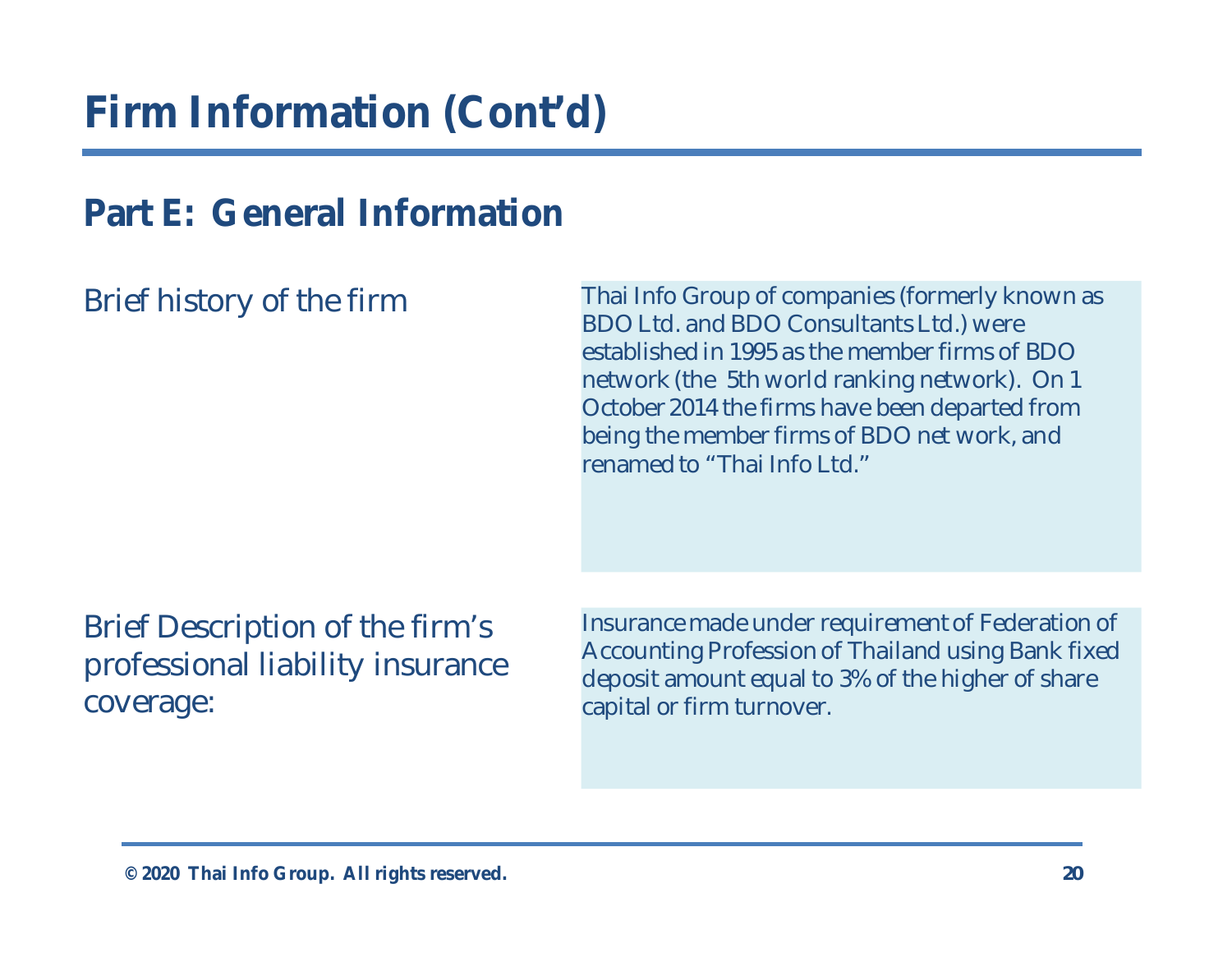Professional organizations in which the firm and/or employee participate:

- Federation of Accounting Profession under the Royal Patronage of his Majesty the King
- The Institute of Internal Auditor of Thailand
- Uniform CPA Examination Committee of Thailand
- Office for National Education Standards and Quality Assessment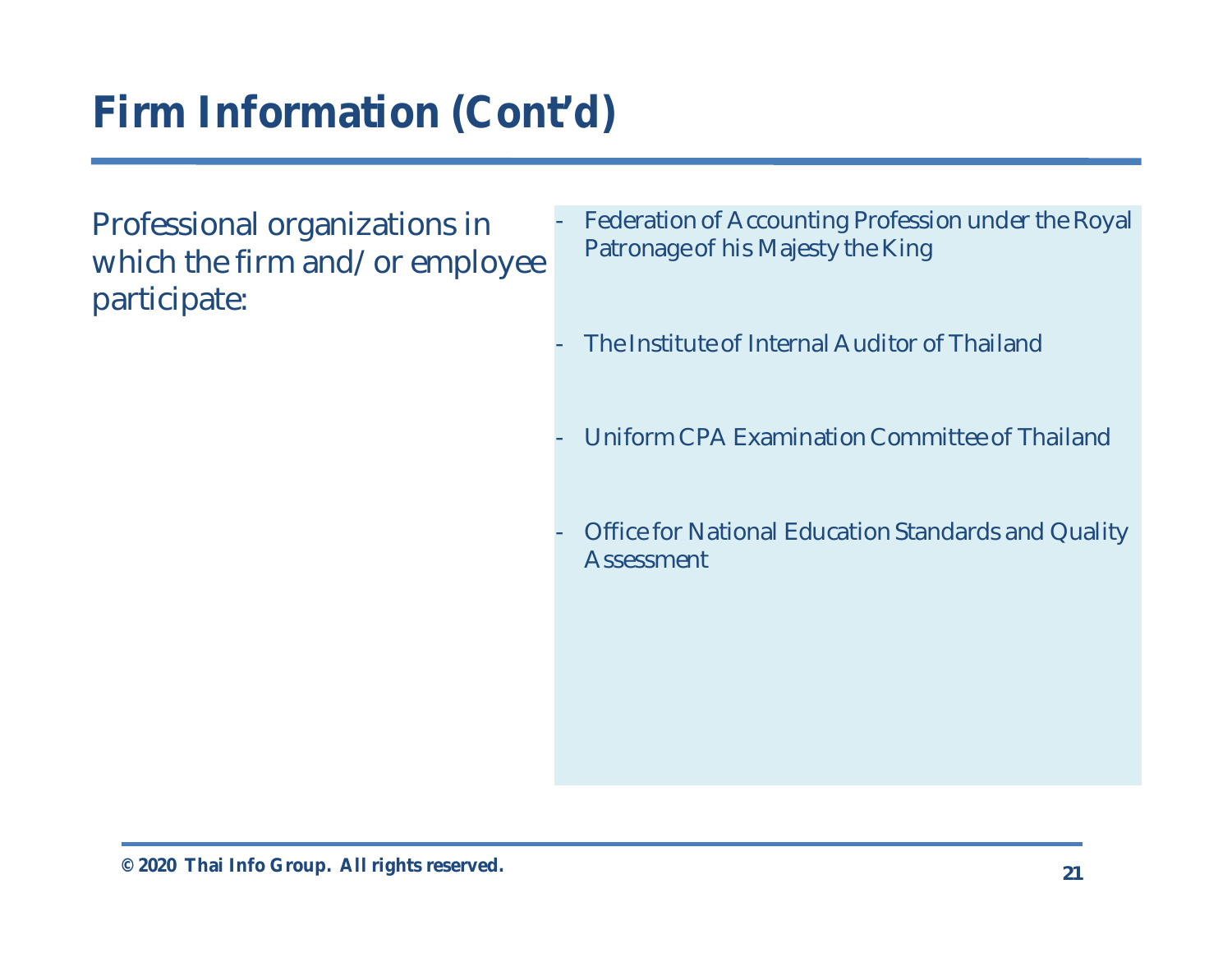## **Our People – Key Leader**



**MR. BOONSRI TECHAVARUTAMA** Senior Partner (Audit & Assurance) boonsri@thaiinf.com

**Expertise summary** Audit, Internal audit, Tax, Management consultancy services, and etc.

#### **Qualification**

- Bachelor of Accounting, Higher Diploma in Auditing and Master of Accounting – Thammasat University,
- Master of Business Information System and Education, Utah State University, USA,
- CPA (Thailand), CIA (USA)
- Member of Uniform CPA Examination Committee of Thailand (2000 Present).
- Assessor for the Office for National Education Standards and Quality Assessment (2004-2006).

#### **Experience**

Boonsri has over 34 years experience in providing assurance services. Boonsri specializes in audit, internal audit, tax and business advisory services, education standards assessment, TFRS, IFRS, and US GAAP.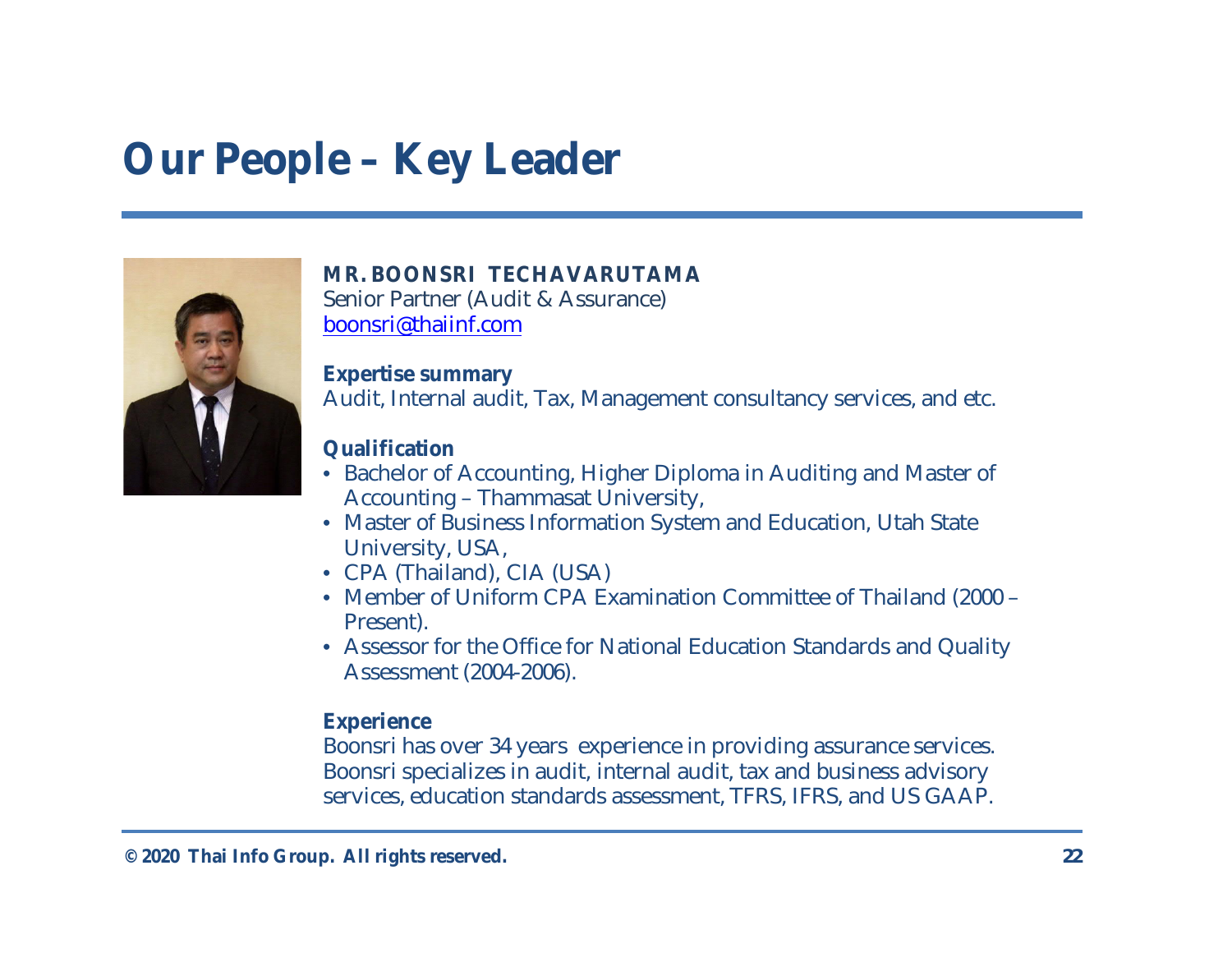## **Our People – Key Leader (Cont'd)**



**MS. THITTRAPORN KLINKLAO** Senior Partner (Audit & Assurance) thittra@thaiinf.com

**Expertise summary** Audit, Internal audit services, and etc.

#### **Qualification**

- Bachelor of Accounting with second-class honours Thammasat University,
- Higher Diploma in Auditing Thammasat University
- CPA (Thailand), CIA (USA)
- Member of Uniform CPA Examination Committee of Thailand (2011 2014).

#### **Experience**

Thittraporn has 29 years experience in audit and assurance services and another 6 years in finance and accounting positions with multi-national companies in Thailand. Thittraporn specializes in audit, internal audit, accounting, tax and business advisory services.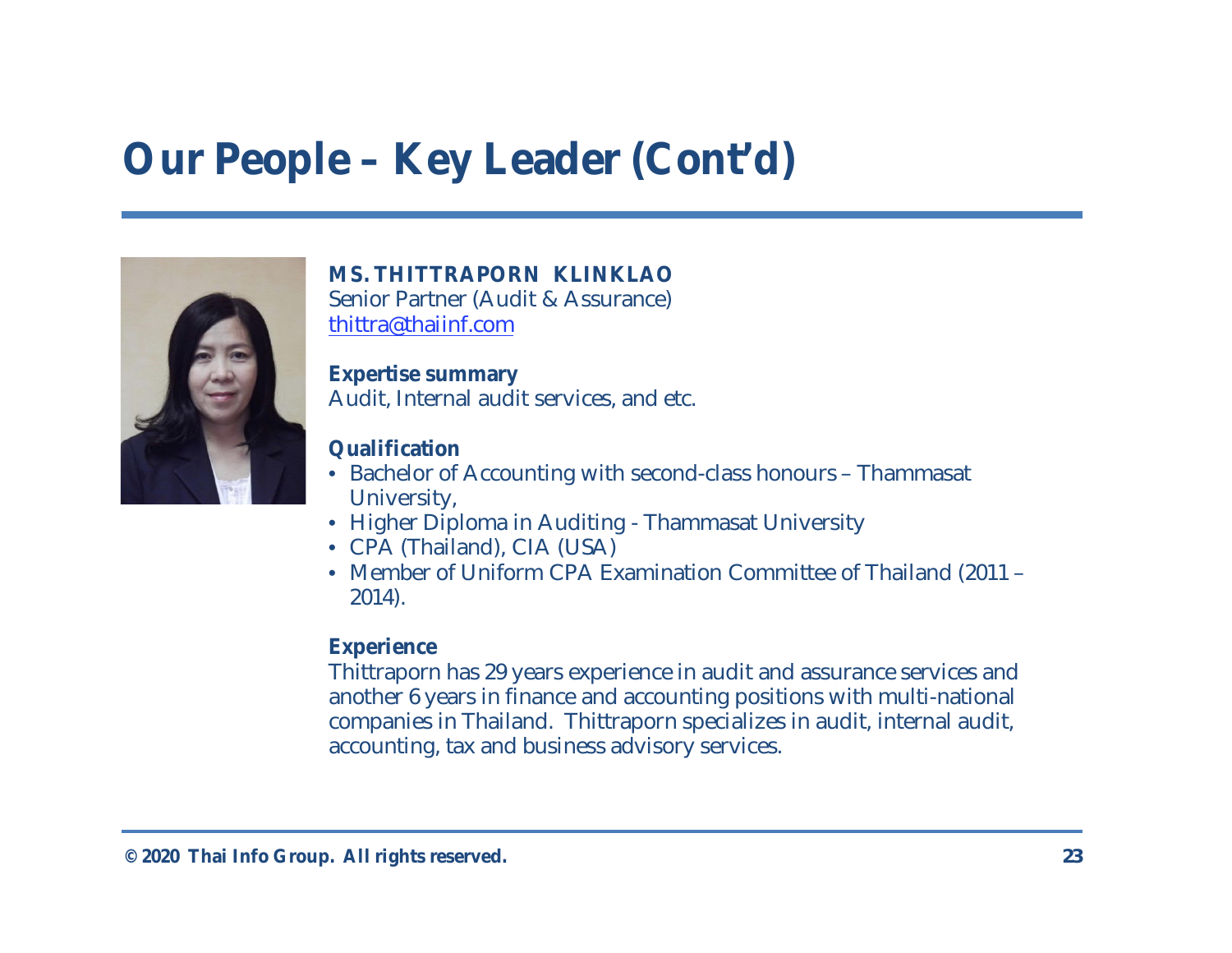## **Our People – Key Leader (Cont'd)**



**MR. SOMSAK DHANAPAISARNSAKUL** Partner (Audit & Assurance) somsak@thaiinf.com

**Expertise summary** Audit and assurance services

#### **Qualification**

- Bachelor of Accounting with second-class honours Rajamangala Institute of Technology, Bangkok
- Master of Accounting and diploma in auditing Thammasat University
- Certified Public Accountant (CPA)
- Member of the Federation and Accounting Professions of Thailand

#### **Experience**

Somsak has over 27 years of experiences in audit and assurance services in international audit firms and as head of finance and accounting functions in multi-national companies in various business segments including insurances, finance, retailing and manufacturing etc.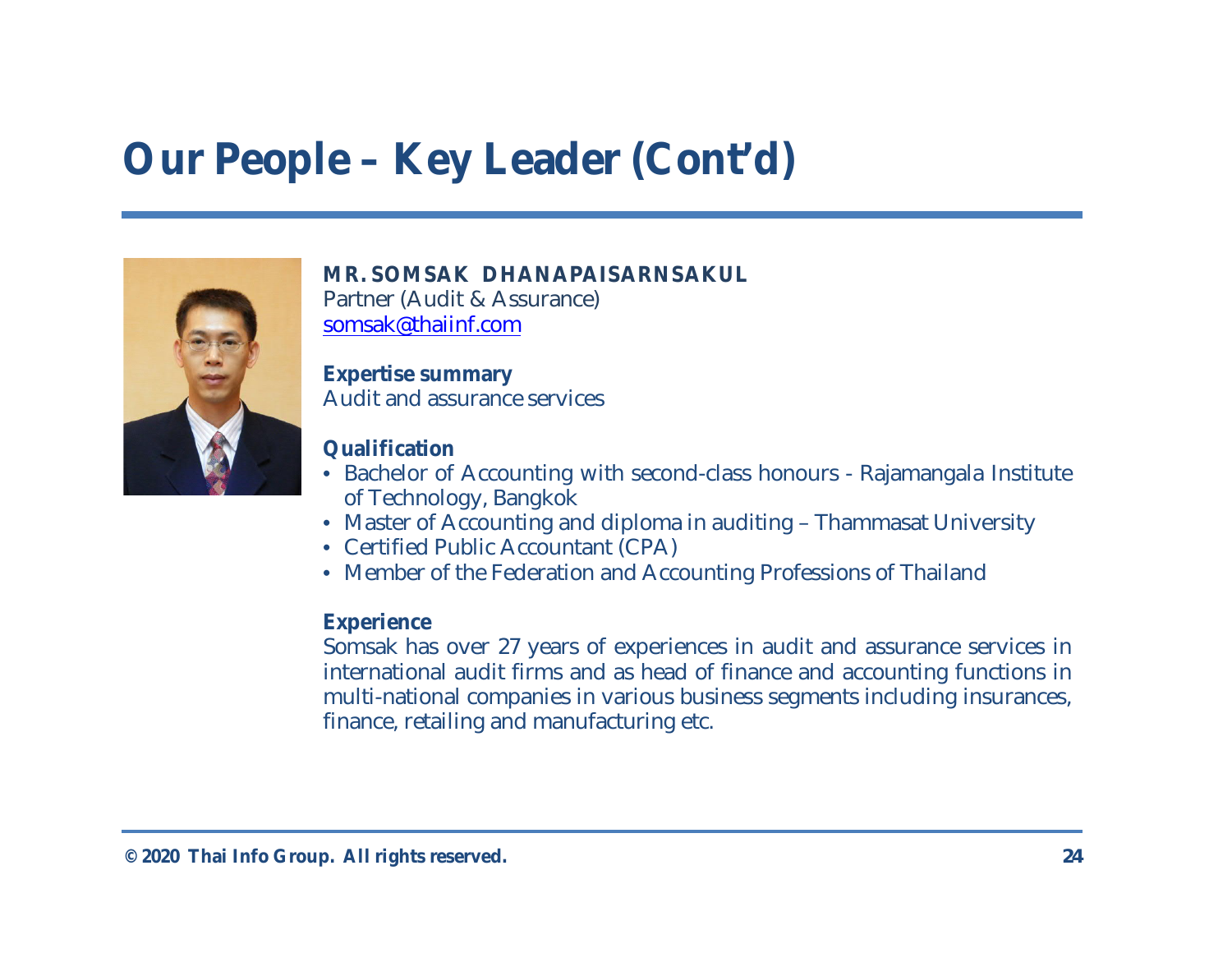## **Our People – Key Leader (Cont'd)**

**MS. KEIKO SEBATA Advisor (Japanese Desk)** Keiko@thaiinf.com

**Expertise summary** Support of auditing and financial advisory for Japanese companies operating in Thailand. Also support and liaison with Thai Info professionals in the area of accounting, law and management consulting.

**Qualification** Bachelor of Business Administration (B.Sc) - Sophia University,

Registered Certified Public Accountant (CPA) - Illinois, USA Securities Sales Representative I and the securities Sales Representative I and the securities of the securities

- Tokyo, Japan
- 
- 

#### **Experience**

Keiko has over 20 years experience in the financial industry. Her experience includes Fund management, Financial Advisor, and Institutional Investor relationship management. She has worked with institutions in Japan, United States, United Kingdom, Hong Kong, Thailand as well as offshore financial groups. A native Japanese speaker and fluent in English.